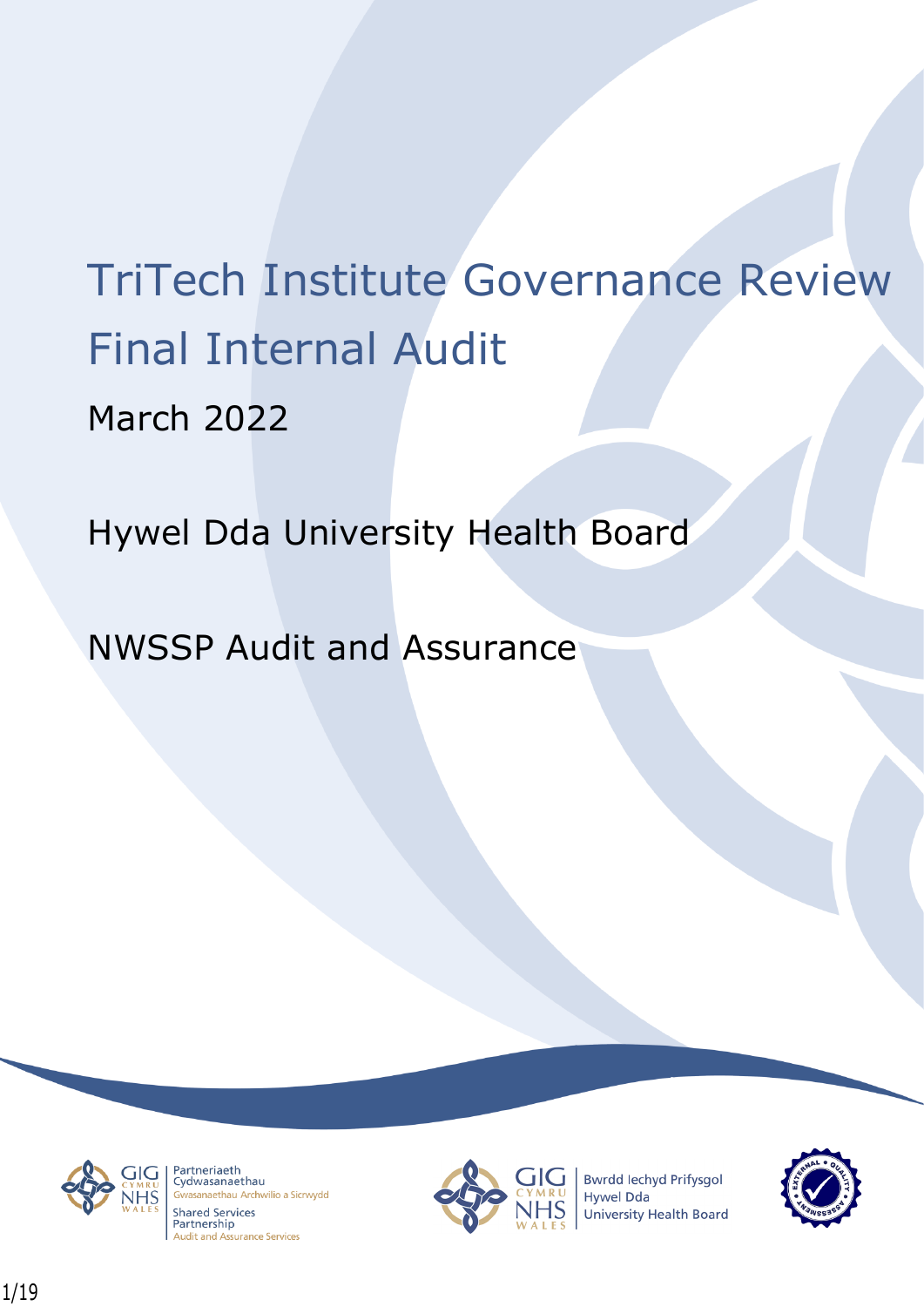# **Contents**

| Review reference:             | HDUHB-2122-40                                                                     |
|-------------------------------|-----------------------------------------------------------------------------------|
| Report status:                | Final                                                                             |
| Fieldwork commencement:       | 1 <sup>st</sup> November 2021                                                     |
| Fieldwork completion:         | 2 <sup>nd</sup> February 2022                                                     |
| Draft report issued:          | 11 <sup>th</sup> February 2022                                                    |
| Debrief meeting:              | 3rd February 2022                                                                 |
| Management response received: | $24th$ March 2022                                                                 |
| Final report issued:          | 31 <sup>st</sup> March 2022                                                       |
| Auditors:                     | Gareth Heaven & Laura Leavesley                                                   |
| Executive sign-off:           | Phil Kloer (Medical Director)                                                     |
| Distribution:                 | Andrew Carruthers (Director of Operations)                                        |
|                               | Alison Shakeshaft (Director of Therapies & Health Sciences)                       |
|                               | Leighton Phillips (Director of Research, Innovation & University<br>Partnerships) |
|                               | Chris Hopkins (Head of Clinical Engineering & TriTech Institute)                  |
|                               | Gareth Rees (Deputy Director of Operations)                                       |
| Committee:                    | Audit & Risk Assurance Committee                                                  |



Audit and Assurance Services conform with all Public Sector Internal Audit Standards as validated through the external quality assessment undertaken by the Institute of Internal Auditors

#### Acknowledgement

NHS Wales Audit & Assurance Services would like to acknowledge the time and co-operation given by management and staff during the course of this review.

#### Disclaimer notice - please note

This audit report has been prepared for internal use only. Audit & Assurance Services reports are prepared, in accordance with the Service Strategy and Terms of Reference, approved by the Audit Committee.

Audit reports are prepared by the staff of the NHS Wales Shared Services Partnership – Audit and Assurance Services, and addressed to Independent Members or officers including those designated as Accountable Officer. They are prepared for the sole use of the Hywel Dda University Health Board and no responsibility is taken by the Audit and Assurance Services Internal Auditors to any director or officer in their individual capacity, or to any third party.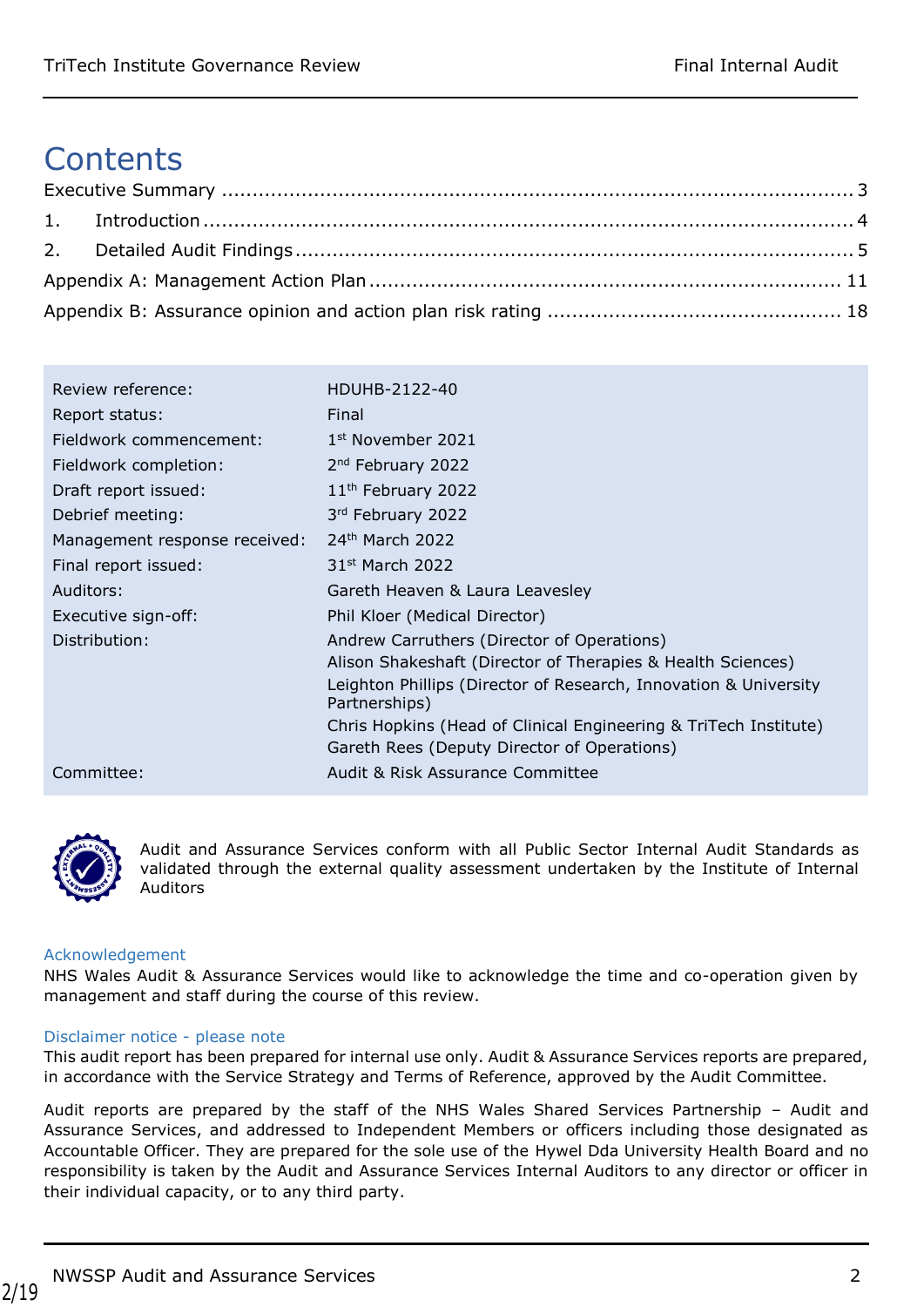## <span id="page-2-0"></span>Executive Summary

#### **Purpose**

The overall objective of the review was to evaluate and determine the adequacy of the systems and controls in place within the Health Board for governance arrangements for the TriTech Institute.

#### **Overview**

Overall, the governance arrangements for the setup and establishment of the TriTech Institute has concluded limited assurance. This was based on the lack of a Board-approved business case and a lack of a clear financial structure.

Whilst the lack of a Board-approved business case impacts on many of the objectives within this review, we have provided assurance on the arrangements and actions that have been undertaken.

We also identified a number of matters arising that require refinement and further development.

### Report Classification

|         |                                                                                                                             | Trend |
|---------|-----------------------------------------------------------------------------------------------------------------------------|-------|
| Limited | More significant matters<br>require management<br>attention.<br>Moderate impact on residual<br>risk exposure until resolved | n/a   |

### Assurance summary<sup>1</sup>

|   | Assurance objectives                       | Assurance  |
|---|--------------------------------------------|------------|
| 1 | <b>TriTech Setup Arrangements</b>          | Limited    |
| 2 | Strategic Objective Alignment              | Reasonable |
| 3 | Financial Management and Governance        | Limited    |
| 4 | Quality & Safety Arrangements              | Reasonable |
| 5 | Risk Management                            | Reasonable |
| 6 | <b>Information Governance Arrangements</b> | Reasonable |
| 7 | <b>Workforce Arrangements</b>              | Limited    |
| 8 | Partner and Third Party Management         | Reasonable |

| <b>Matters Arising</b>                     | Assurance<br>Objective | Control<br>Design or<br>Operation | Recommendation<br>Priority |
|--------------------------------------------|------------------------|-----------------------------------|----------------------------|
| Submission & Approval of a Business Plan   | 1, 2, 3, 4, 7          | Desian                            | Hiah                       |
| <b>Financial Governance</b>                |                        | Operation                         | Hiah                       |
| <b>Risk Register</b>                       |                        | Operation                         | Medium'                    |
| Head of TriTech Job Description            |                        | Operation                         | ı Medium'                  |
| Segregation of Working Arrangements        |                        | Desian                            | Medium                     |
| <b>Bidding Process Operating Procedure</b> |                        | Operation                         | Medium                     |

 $1$  The objectives and associated assurance ratings are not necessarily given equal weighting when formulating the overall audit opinion.

 $\overline{\phantom{a}}$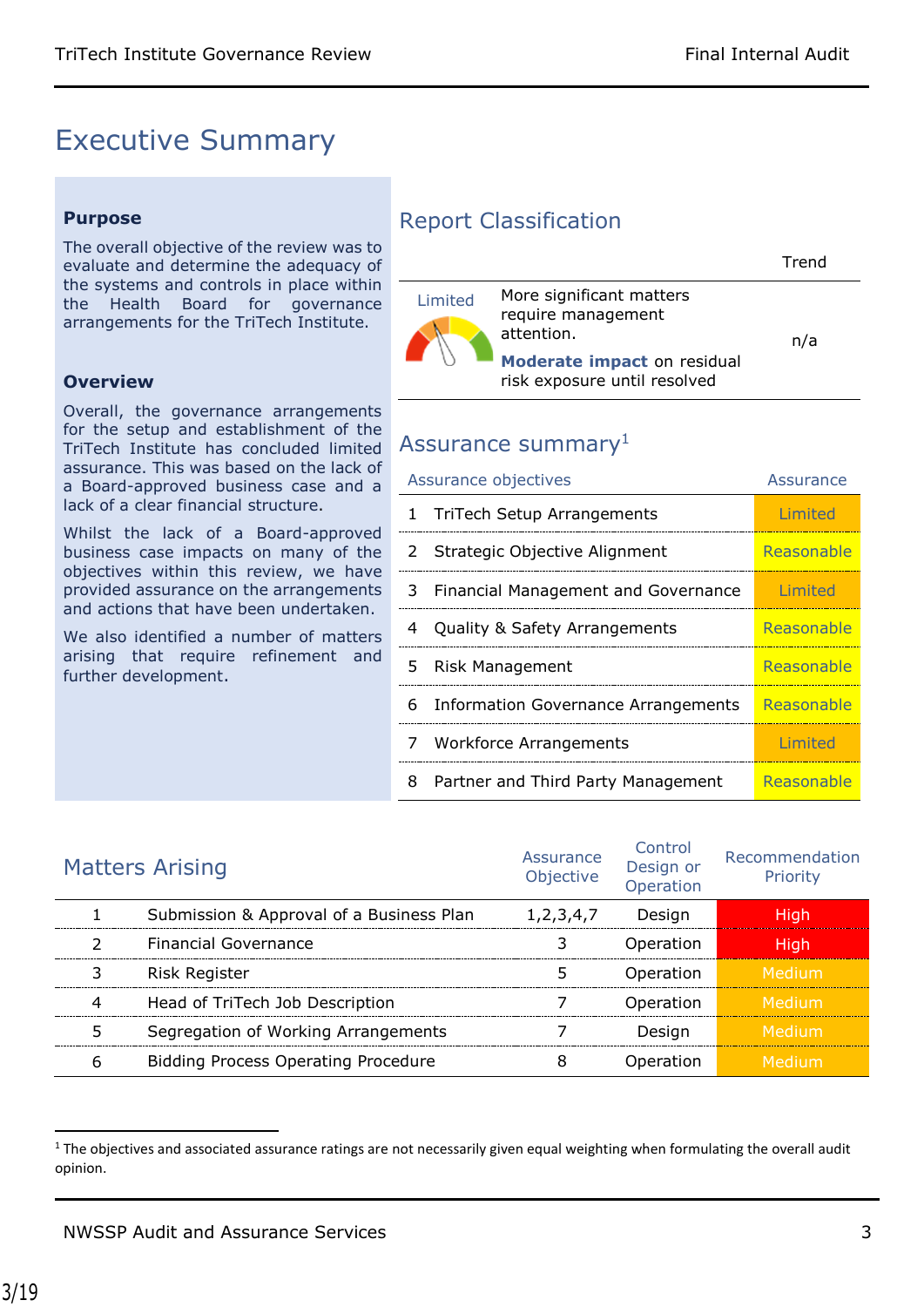## <span id="page-3-0"></span>1. Introduction

- 1.1 The review of Governance arrangements for the TriTech Institute was completed in line with the 2021/22 Internal Audit Plan. The relevant lead Executive Director for the assignment was the Medical Director.
- 1.2 TriTech Institute is a commercial venture by Hywel Dda University Health Board offering specific services in innovative healthcare solutions. TriTech supports the development and evaluation of new technologies and devices to ensure they are making the maximum contribution to improving patient outcomes, when considered alongside their costs. The TriTech Institute supports the development of healthcare solutions on a local, national, and global level offering designers and manufacturers a single point of access to the NHS through a collaborative and agile approach**.**
- 1.3 The potential risks considered in the review were as follows:
	- inappropriate governance and management arrangements;
	- innovation activities undertaken and expenditure committed outside of scheme of delegation and standing orders;
	- joint working with partners and third parties not managed and controlled; and
	- risks not identified and managed.
- <span id="page-3-1"></span>1.4 The scope of this review was limited to the setup and governance of the TriTech Institute only and has not considered the concept of the initiative.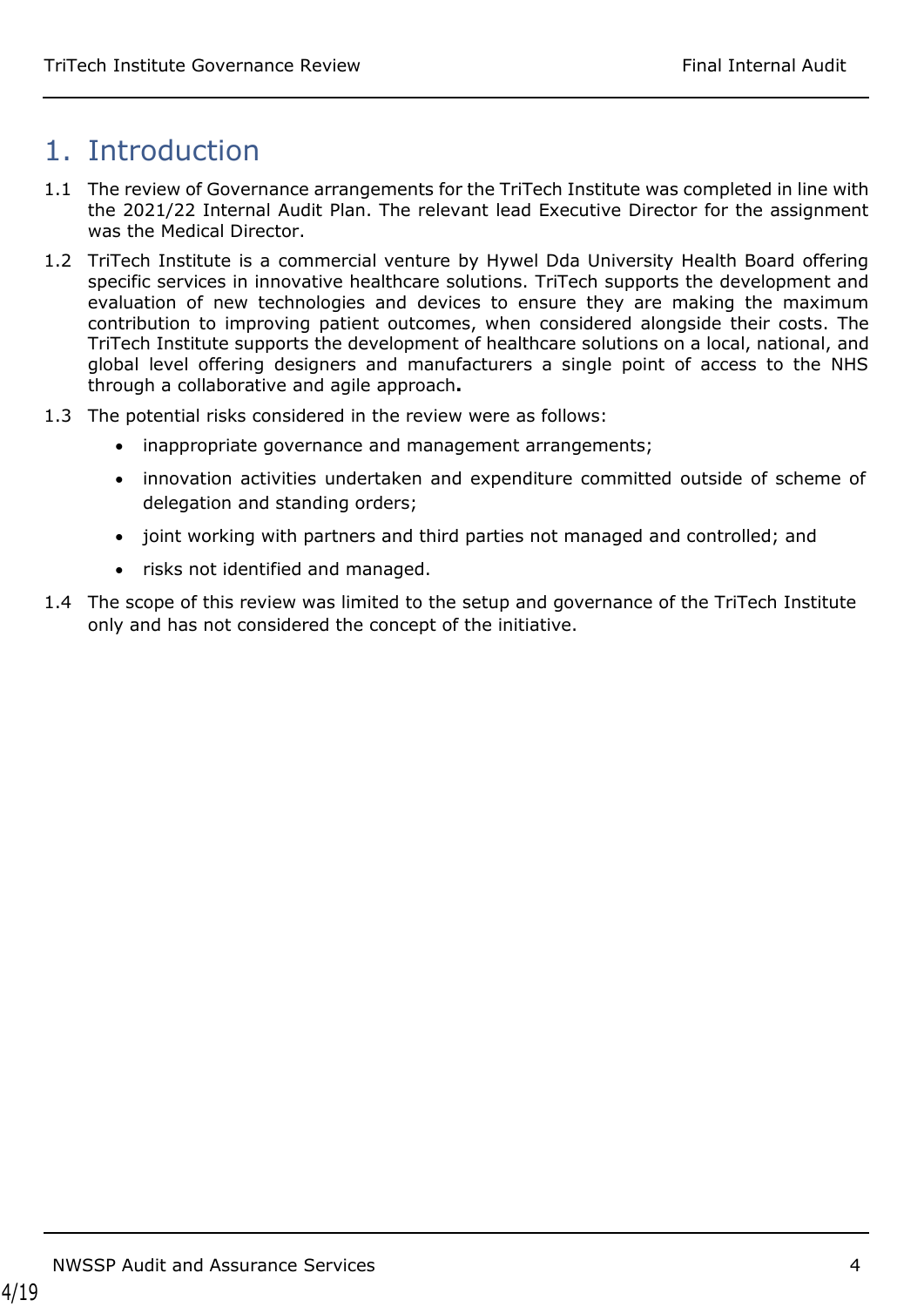## 2. Detailed Audit Findings

#### **Objective 1: The TriTech Institute has been appropriately established with robust governance and management arrangements in line with Standing Orders, Standing Financial Instructions and regulations**

- 2.1 During the early part of the Covid-19 pandemic in 2020, the Research & Innovation (R&I) and Clinical Engineering Departments worked together in response to the public health emergency to support supply chain resilience due to concerns of access to ventilators and other technologies. Concluding the 'first wave' of the Covid-19 pandemic, the two departments were asked to consider how this way of working could become routine.
- 2.2 To sustain this collaborative way of working required a creation of a new team of in-house engineers, scientists, and researchers spanning Clinical Engineering and R&I to provide a multi-disciplinary, cross-sector team combining capabilities in engineering, technology and innovation with strong links to Higher Education Institutions. This collaboration would become known as the TriTech Institute.
- 2.3 In September 2020, a paper was produced setting out the benefits of developing TriTech included a detailed breakdown of the viability and sustainability of the initiative both financially and non-financially. However, this paper had only been submitted to a limited number of individuals. We identified that no formal business case had been submitted for review and approval to the Health Board (or any other group or committee).
- 2.4 A business plan is currently being developed and estimated to be completed by the end of April 2022. Whilst the initial paper had not been formally submitted to the Health Board, management should include the TriTech Institute agreed aims and objectives, concept, risks and benefits within the business plan for information. **[Matter Arising 1]**
- 2.5 A key function in the setup of TriTech will be the generation of income through consultancy work with external organisations. A review of the Health Board's Standing Financial Instructions and *NHS (Wales) Act 2006* allows TriTech (and the Health Board) to generate income under the remit of research.
- 2.6 Due to the nature of collaborative initiatives between two departments, managerial and professional reporting arrangements needed to be addressed. The Medical Director was managerially responsible for R&I Department staff, whilst the Director of Operations (managerially) and Director of Therapies & Health Sciences (professionally) were responsible for Clinical Engineering Department employees. The 'TriTech Institute Report' submitted to the R&I Sub Committee on  $10<sup>th</sup>$  January 2022 stated that in December 2021, it was agreed by the Executive Directors of Operations, Medicine, and Therapies that the Medical Directorate would assume managerial accountability for the TriTech Institute. **[Matter Arising 1]**
- 2.7 In April 2021, the TriTech Management Group was established that would report into the R&I Sub Committee and the Medical Devices Group. We can confirm that agendas, minutes and papers were retained for TriTech Management Group meetings. A terms of reference has been agreed and the frequency of meetings have been taking place in line with the requirements.

#### Conclusion:

2.8 This has resulted in a Limited assurance rating due to the lack of a Board-approved business case that included changes to the managerial and professional reporting structures.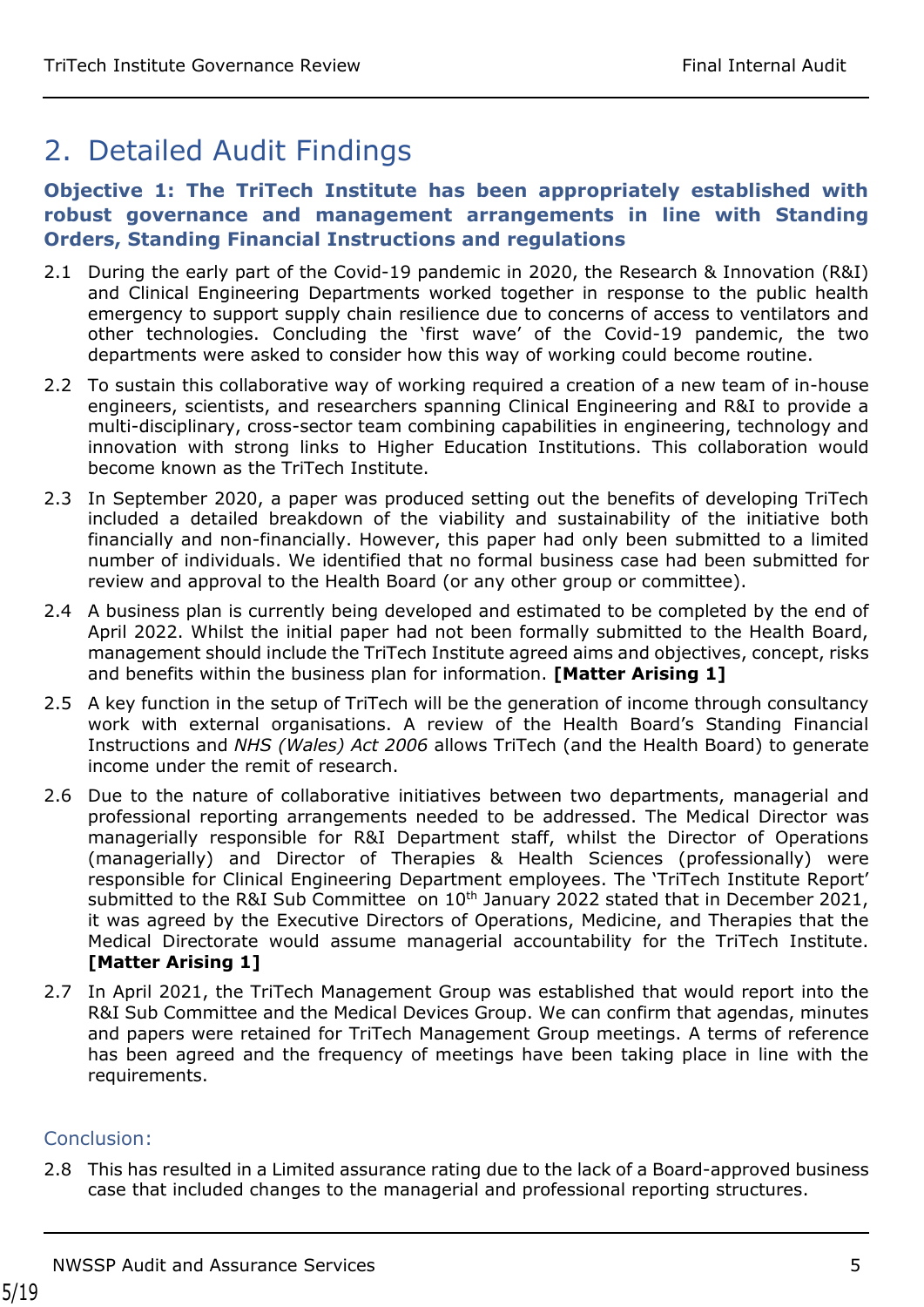#### **Objective 2: The TriTech strategy/plans align with those of the Health Board, including Research & Innovation Strategy, the Annual Plan and Planning Objectives**

- 2.9 The R&I Department have produced and issued an '*Our Research and Innovation Strategy 2021-2024*' document that sets out to improve the profile, quality and quantity of research and innovation activity within Hywel Dda through the strong relationship between R&I and Clinical Engineering Departments.
- 2.10 This strategic document forms part of the Health Board's long-term health and care strategy '*A Healthier Mid and West Wales: Our Future Generations Living Well*' that sets out a number of portfolio programmes to enable the transformation of services, including Education, Training, Research and Development.
- 2.11 The R&I Strategy 2021-2024 document appears in line with the portfolio programme narrative of the '*A Healthier Mid and West Wales: Our Future Generations Living Well*' document including explicit narrative on the emerging relationship and working goals between the R&I and Clinical Engineering Departments within its strategic objectives.
- 2.12 A review of the Health Board's '*Annual Recovery Plan 2021-22*' identified a planning objective (3.G) that sets out the development and implementation of a three-year strategic plan, working in partnerships with universities, life sciences companies to increase research, development and innovation to be delivered against Welsh Government and Health and Care Research Wales expectations and targets. We can confirm a key deliverable and milestone is the development of a new engineering, innovation and research facility designed to support the development of new technologies (i.e. TriTech).
- 2.13 We can confirm that regular planning objective updates were submitted to the Health Board, including progress on the development of the TriTech Institute, within the Quarter 1 paper submitted in September 2021.
- 2.14 The initial TriTech paper setting out the proposal of this project in 2020 was produced prior to the rollout of current strategic and planning objectives. TriTech's objectives and business goals should be reviewed to ensure they align with that of the Health Board, and this should be reflected in the business plan currently being developed. **[Matter Arising 1]**

#### Conclusion:

2.15 This has resulted in a Reasonable assurance rating due to the need for management to link TriTech business goals to the Health Board's strategic and planning objectives.

#### **Objective 3: Financial management and governance arrangement appropriately established**

- 2.16 The paper setting out the benefits of TriTech that was produced in September 2020 included a financial breakdown over a five-year period. The breakdown included pay and non-pay costs including assumptions on received grant funding, premises cost, and expected growth of applications. TriTech was projected to breakeven at Year 5.
- 2.17 A key part of the financial breakdown was the income generation through consultancy work. Whilst we acknowledged that income costs were based on assumptions, we were unable to establish the evidence to support the reported figures. During the first year, it was estimated that approximately £78k of income would be raised through consultancy work.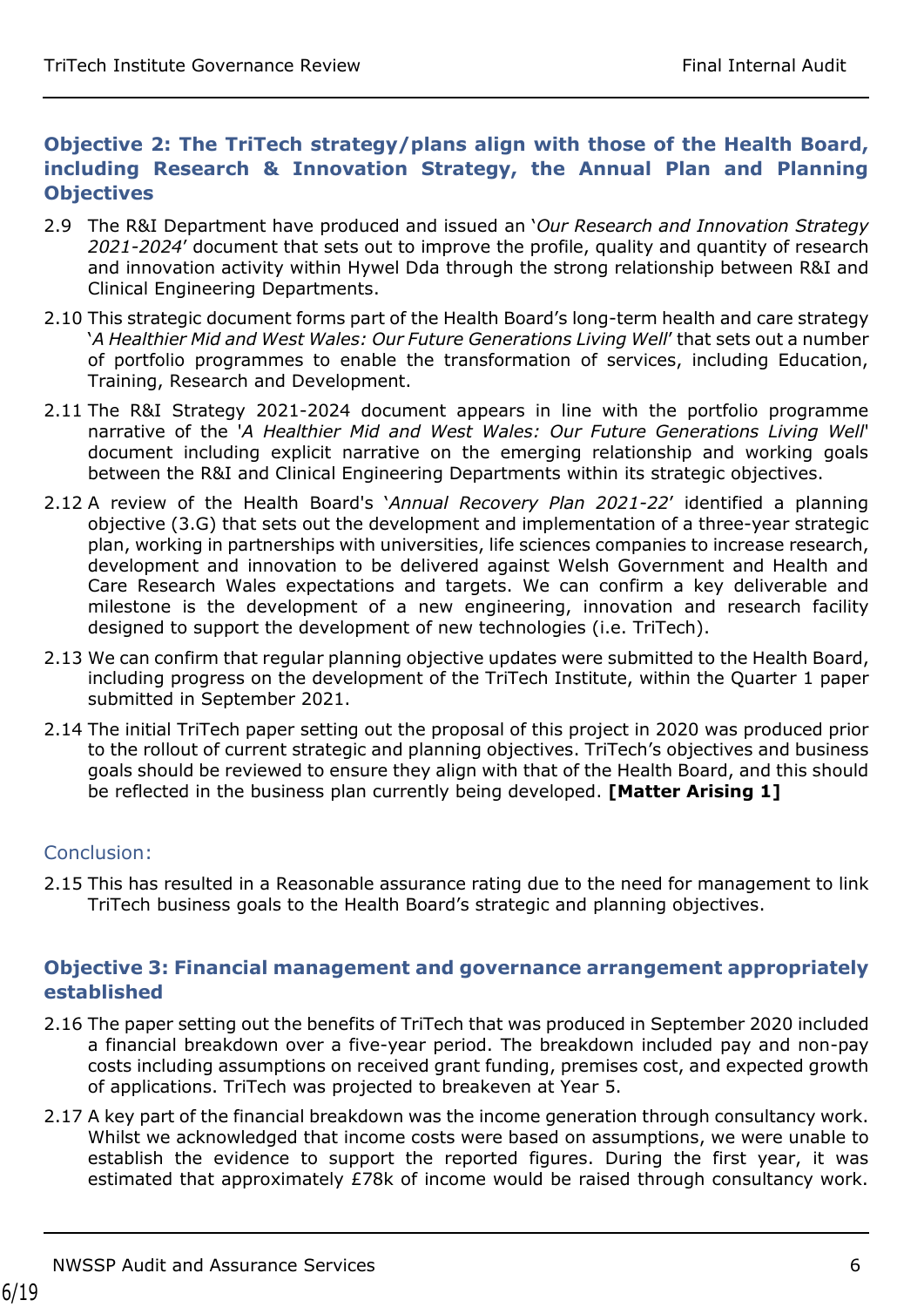However, the financial tracker maintained by Finance had only recorded £2k of consultancy work for 2021/22 (that has yet to be received).

- 2.18 A review of the latest financial position confirmed that the financial breakdown originally proposed in the paper produced in 2020 had significantly changed with addition pay costs evident. We were unable to corroborate the full financial requirements of TriTech as no financial plan has been agreed by the Health Board. **[Matter Arising 1]**
- 2.19 No exit strategy had been documented in the event of TriTech being unsuccessful. However, we were verbally informed that Research Assistants/ Associates and Healthcare Scientists would be absorbed into the R&I and Clinical Engineering Departments respectively, with the financial risk agreed with the Health Board. An exit strategy should be documented and included in the TriTech business plan and/or risk register. **[Matter Arising 1]**
- 2.20 We can confirm that finance updates were received at every TriTech Management Group meeting for the period June to December 2021. Concluding a review of the latest finance tracker (Month 9), we identified variations with the financial breakdown in the initial setup paper in 2020 in regard of the setup costs, project accounting arrangements had not been implemented during fieldwork in order to track the financial performance of individual projects and trials, and the increase in establishment numbers and positions including the lack of a Head of TriTech budget. **[Matter Arising 2]**

#### Conclusion:

2.21 This has resulted in a Limited assurance rating due to the lack of an agreed financial plan.

#### **Objective 4: Appropriate arrangements have been established for quality and safety governance covering all activities of the TriTech Institute**

- 2.22 TriTech have a suite of quality related documents that they have adopted from R&I and Clinical Engineering. This includes a quality management system manual currently in use within the Clinical Engineering Department that was set out to meet the needs of ISO 13485:2016 (Medical Devices). We can also confirm that a suite of R&I Department standard operating procedures (SOPs) were in place in regards of grant bidding processes and trials, whilst general guidance documents for government health agencies were also available.
- 2.23 We can confirm that TriTech have developed project template forms for project submissions for external companies and organisations that included information regarding device specification and regulatory marks, use of treatment type set by NICE $^2$ , remits and training required on devices or treatments.
- 2.24 A review of two projects confirmed that quality and safety requirements had been established and agreed within the project template forms and/or the signed contracts.
- 2.25 We noted the steps taken to implement quality and safety governance within TriTech processes and procedures. To further enhance the quality and safety governance arrangements, we would recommend outlining the relationship structure in place between TriTech and the Health Board. **[Matter Arising 1]**

 $\overline{a}$ 

<sup>2</sup> National Institute for Health and Care Excellence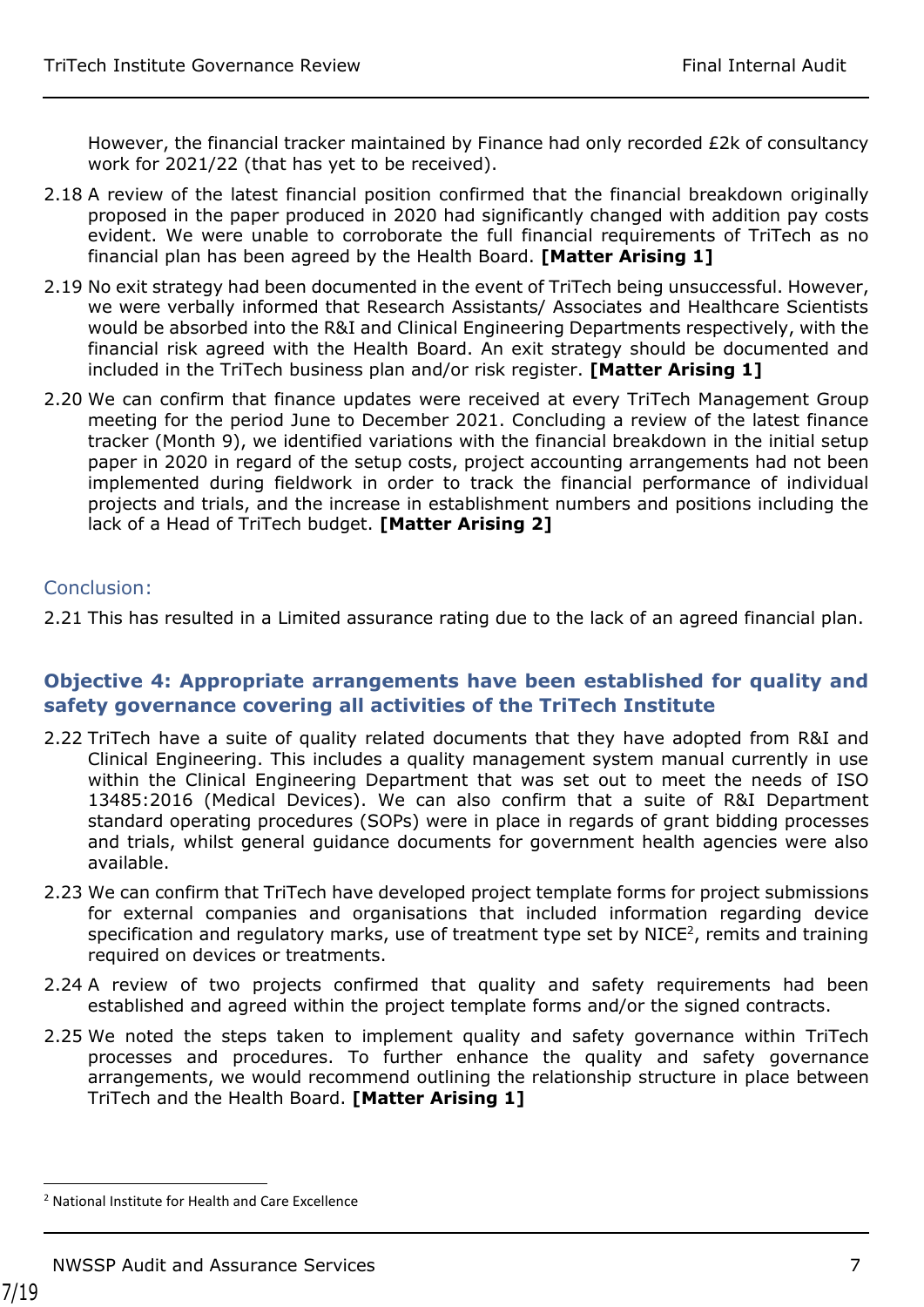#### Conclusion:

2.26 This has resulted in a Reasonable assurance rating due to the need to define with relationship structure between TriTech and the Health Board on issues such as quality and safety.

#### **Objective 5: Risk management processes have been established, including development of a risk register**

- 2.27 We can confirm that risks relating to the TriTech Institute have been identified and recorded onto the R&I Department risk register. However, we noted that the detail of the recorded risks do not address the title requirements set out in the risk register such as risk statements and identified existing controls. **[Matter Arising 3]**
- 2.28 A review of the TriTech Management Group confirmed that the risk register had been a standing agenda item at meetings since June 2021 and evidence of discussion was captured in the minutes.
- 2.29 During our fieldwork, we identified a small number of entries in the TriTech risk register that required updating. These were highlighted to the Head of Clinical Engineering/ Interim Head of TriTech during fieldwork and were promptly amended.

#### Conclusion:

2.30 This has resulted in a Reasonable assurance rating due to current risk information not addressing the requirements of the risk register.

#### **Objective 6: Appropriate arrangements established to meet information governance requirements**

- 2.31 All TriTech Institute staff are governed by the Health Board and as such are required to comply with the organisational policies and procedures. The information governance policies and procedures are available to all individuals on the organisation's internet site.
- 2.32 The *Information Governance Framework* document requires that each service area and major system, which contains personal information, is owned by a named Information Asset owner (IAO). A review of the Health Board's Information Asset Register (IAR) confirmed that no information regarding TriTech had been received. The lack of an IAR and identified IAOs for TriTech was highlighted to the Head of Clinical Engineering/ Interim Head of TriTech during fieldwork and were promptly amended.
- 2.33 A review of three recently signed contracts between external organisations and Hywel Dda was undertaken to ensure the information governance requirements met the standards of the Health Board. We can confirm that information governance requirements were explicitly noted in the contracts that had also been scrutinised by Legal & Risk Department (NHS Wales Shared Services Partnership) prior to approval.

#### Conclusion:

2.34 This has resulted in a Reasonable assurance rating.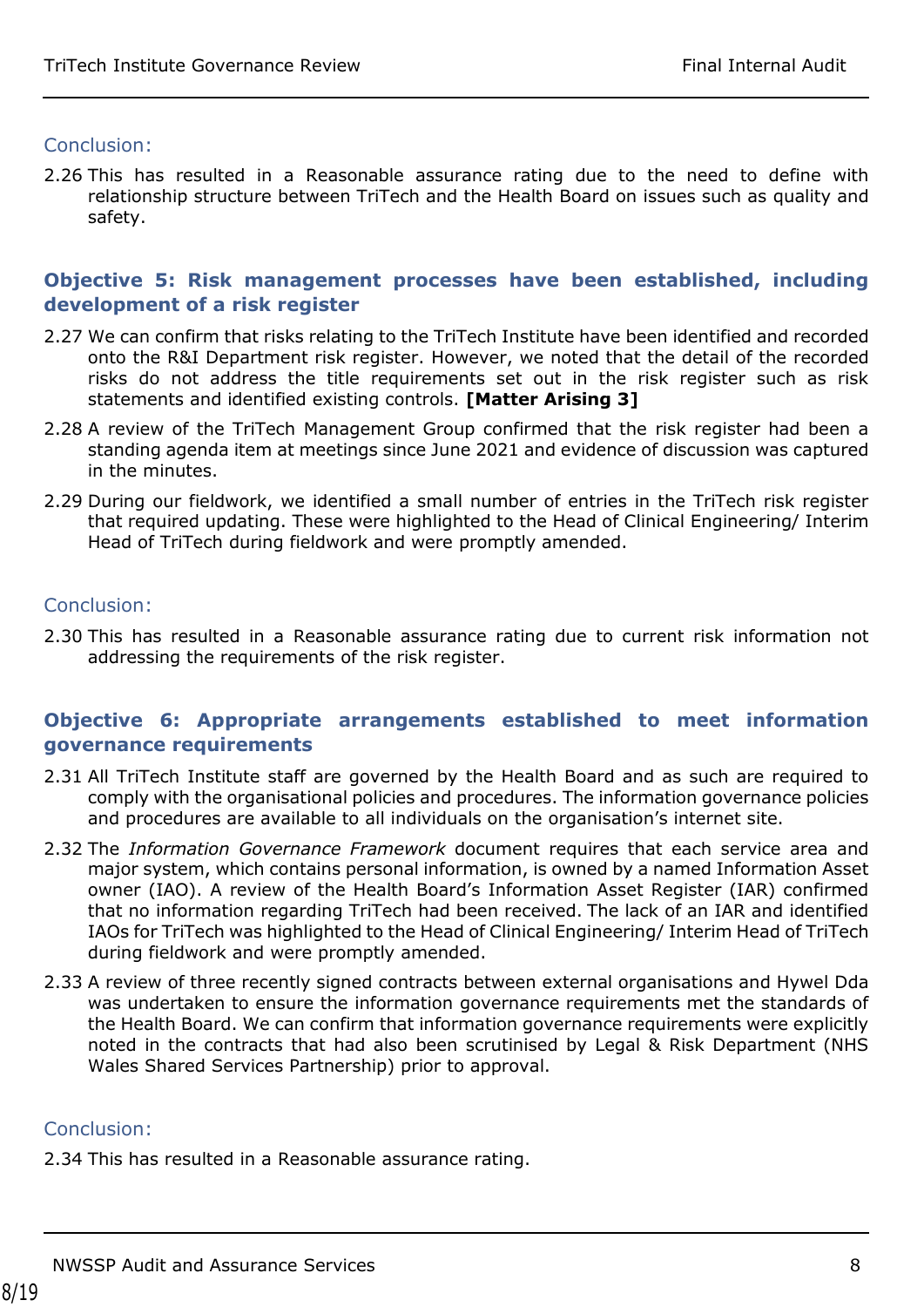#### **Objective 7: Appropriate arrangements established for workforce management**

- 2.35 The paper produced in 2020 setting out the case for collaborative working between R&I and Clinical Engineering Departments to generate new innovations and opportunities outlined a breakdown of pay costs. However, since 2020 the resources budgeted for TriTech do not align with the current establishment pay costs listed in their financial tracker due to the ongoing development of the TriTech team. **[Matter Arising 1]**
- 2.36 A review was undertaken to ensure that all positions currently in place within TriTech have an approved computer aided job evaluation (CAJE) reference number. We can confirm job descriptions for Research Assistants/ Associates, Healthcare Scientists, Administrative Assistant and Deputy Head of TriTech had a CAJE reference number and managerial/ professional responsibilities appear accurate. A job description for the Head of TriTech has yet to be approved or issued. **[Matter Arising 4]**
- 2.37 TriTech is a collaborative project between the R&I and Clinical Engineering Departments. Due to the nature of this approach, arrangements within the Clinical Engineering Department should be reviewed to ensure a clear segregation of duties is evident and any work undertaken on behalf of TriTech is accurately capture to ensure it does not impact of the daily duties of the Clinical Engineering Department. **[Matter Arising 5]**

#### Conclusion:

2.38 This has resulted in a Limited assurance rating due to resources budgeted for TriTech not aligning with the current establishment, the job description for Head of TriTech had not yet been approved or issued, and the need to ensure clear segregation of duties within the Clinical Engineering Department.

#### **Objective 8: Arrangements established for the management and control of activities with partners and third parties**

- 2.39 We can confirm that TriTech have in place signed memorandums of understanding with the University of Wales Trinity Saint David, Aberystwyth University, Respiratory Innovation Wales and Welsh Wound Innovation Initiative Limited with a number of others in draft format at the time of fieldwork.
- 2.40 A sample of five projects was tested to ensure a completed contract was retained on file. Of the five projects tested, we can confirm all contracts were fully signed by all parties.
- 2.41 The 'Project Plan Agreement Form' requires the legal and intellectual property arrangements (Section D) to be completed. A review of the sampled five projects confirmed that this section had been completed the projects tested. In addition, as noted above all contracts were scrutinised by Legal & Risk Department (NHS Wales Shared Services Partnership) prior to their approval.
- 2.42 Liability arrangements were also included in issued contracts between the Health Board and external parties. Again, the Legal & Risk Department would review all contracts prior to their approval. We can also confirm that all TriTech staff have completed a declaration of interest form that was retained on file, whilst conflicts of interest were also declared at the TriTech Management Group meetings.
- 2.43 The bidding of funds is currently the responsibility of the Deputy Head of TriTech. The current arrangement is funding bids will come through TriTech but will be reviewed and processed by the R&I Department. All grant applications are reported through to the TriTech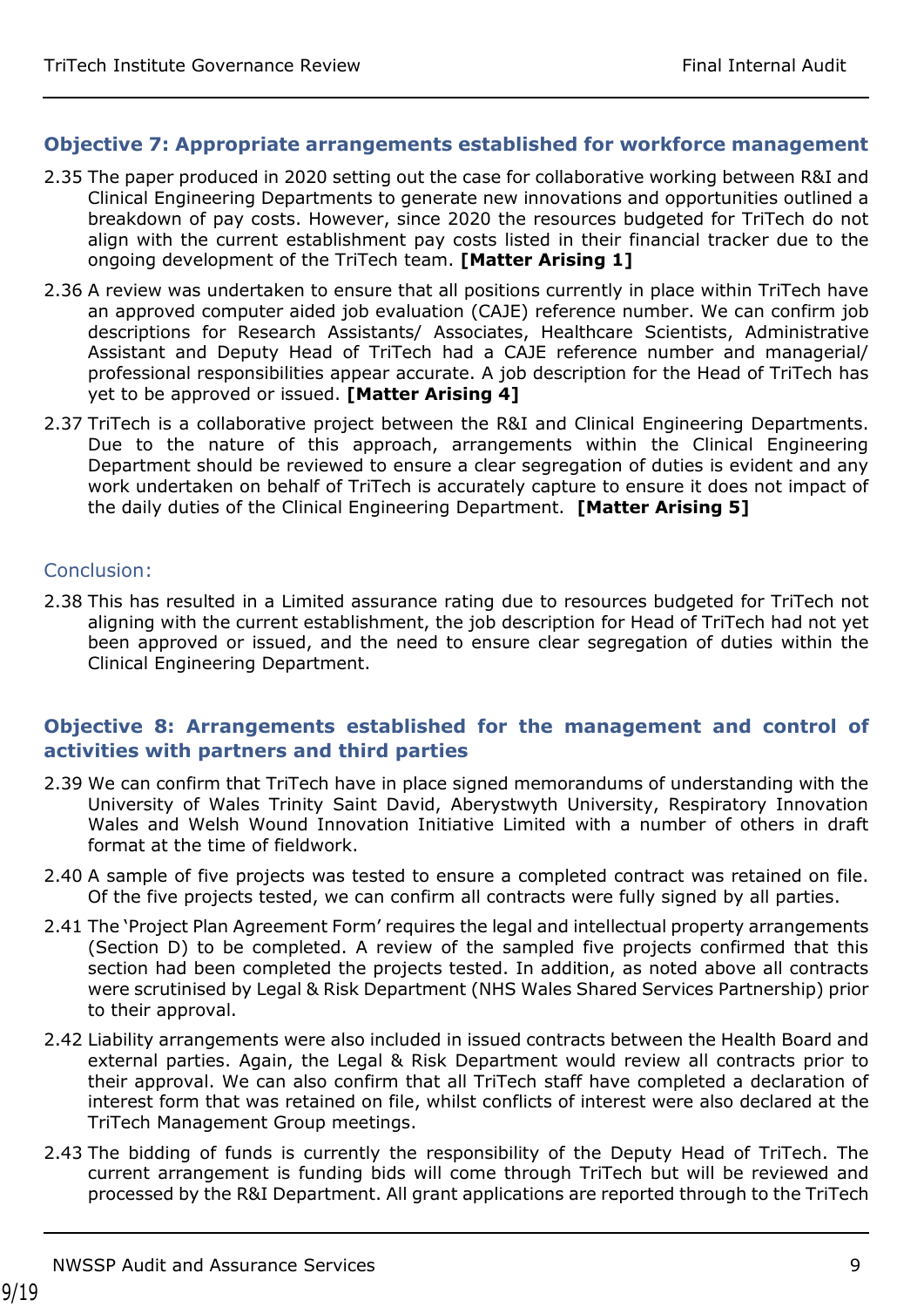Senior Management Team. Whilst the bidding process was evident, a SOP has yet to be developed to document these arrangements. **[Matter Arising 6]**

#### Conclusion:

2.44 This has resulted in a Reasonable assurance rating due to the lack of a grant bidding SOP.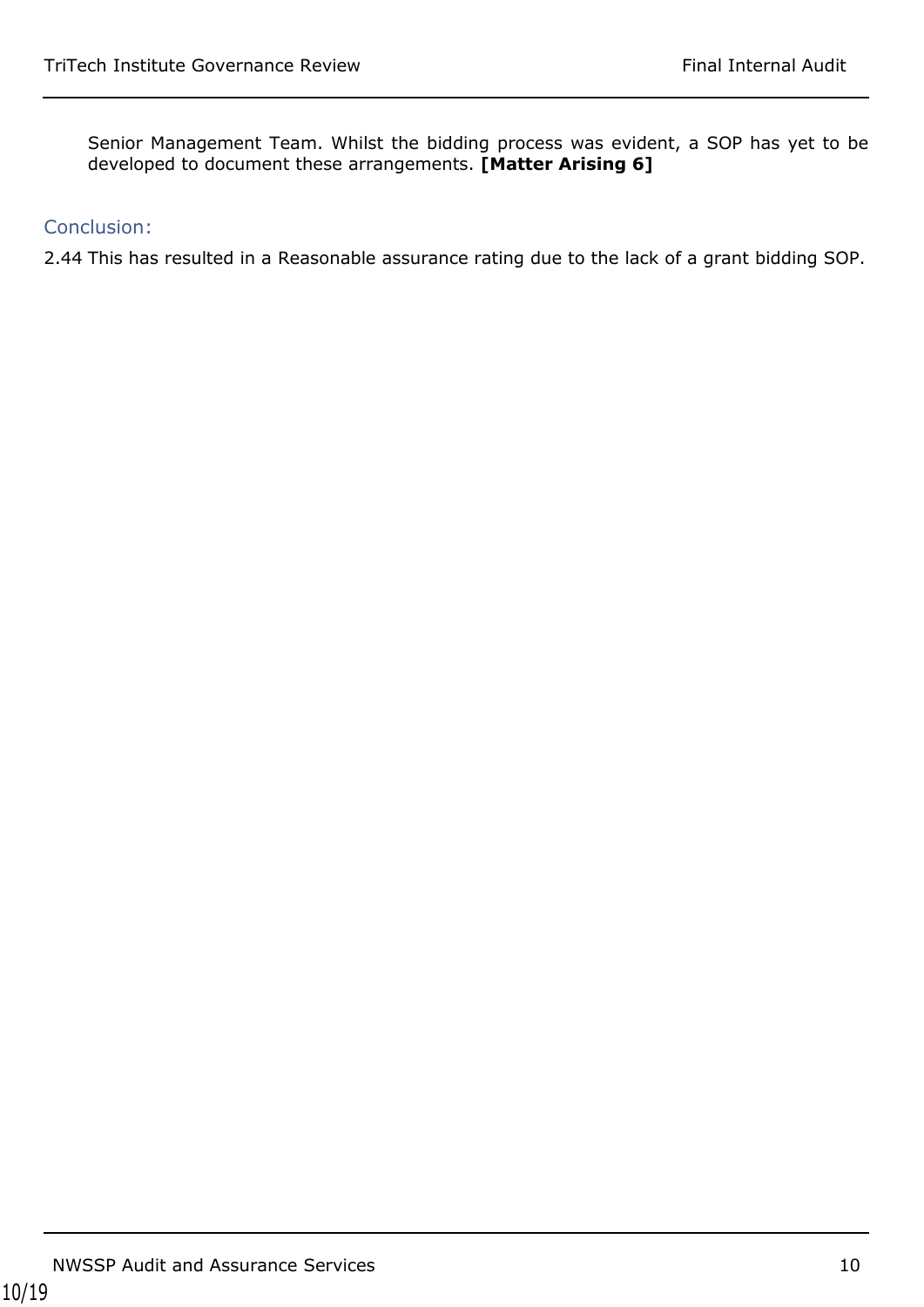# Appendix A: Management Action Plan

<span id="page-10-0"></span>

| Matter Arising 1: Submission & Approval of a Business Plan (Design)                                                                                                                                                                                                                                                                                                                                                                                                                                                                                                                                                               | <b>Impact</b>                                                                                                                |
|-----------------------------------------------------------------------------------------------------------------------------------------------------------------------------------------------------------------------------------------------------------------------------------------------------------------------------------------------------------------------------------------------------------------------------------------------------------------------------------------------------------------------------------------------------------------------------------------------------------------------------------|------------------------------------------------------------------------------------------------------------------------------|
| Whilst a paper was developed setting out the benefits and opportunities of collaborative working between the                                                                                                                                                                                                                                                                                                                                                                                                                                                                                                                      | Potential risks of:                                                                                                          |
| R&I and Clinical Engineering Departments, this paper was submitted to a limited number of individuals. No<br>formal business case had been submitted to the Health Board for review and approval.                                                                                                                                                                                                                                                                                                                                                                                                                                 | inappropriate governance and<br>$\bullet$<br>management arrangements;                                                        |
|                                                                                                                                                                                                                                                                                                                                                                                                                                                                                                                                                                                                                                   | innovation activities undertaken<br>and expenditure committed<br>outside of scheme of delegation<br>and standing orders; and |
|                                                                                                                                                                                                                                                                                                                                                                                                                                                                                                                                                                                                                                   | risks not identified and managed.                                                                                            |
| <b>Recommendations</b>                                                                                                                                                                                                                                                                                                                                                                                                                                                                                                                                                                                                            | <b>Priority</b>                                                                                                              |
| 1.1 A formal business plan is currently being developed for TriTech. Management should ensure the business<br>plan is submitted to the Health Board for scrutiny and include, but not limited to, the following in order<br>to provide the Health Board the information on this collaborative initiative:<br>the scope, objectives and mission statement of TriTech;<br>detailed financial breakdown including the establishment of budgets and resources;<br>an exit strategy setting out the risk appetite and tolerances;<br>required quality and safety standards are explicitly outlined; and<br>key performance indicators. | <b>High</b>                                                                                                                  |
| 1.2 Management should establish and document the relationship structure in place between TriTech and<br>other collaborative departments and groups to ensure responsibilities for items such as risk<br>management, quality and safety, and managerial and professional arrangements have been identified<br>and agreed by all parties.                                                                                                                                                                                                                                                                                           | <b>High</b>                                                                                                                  |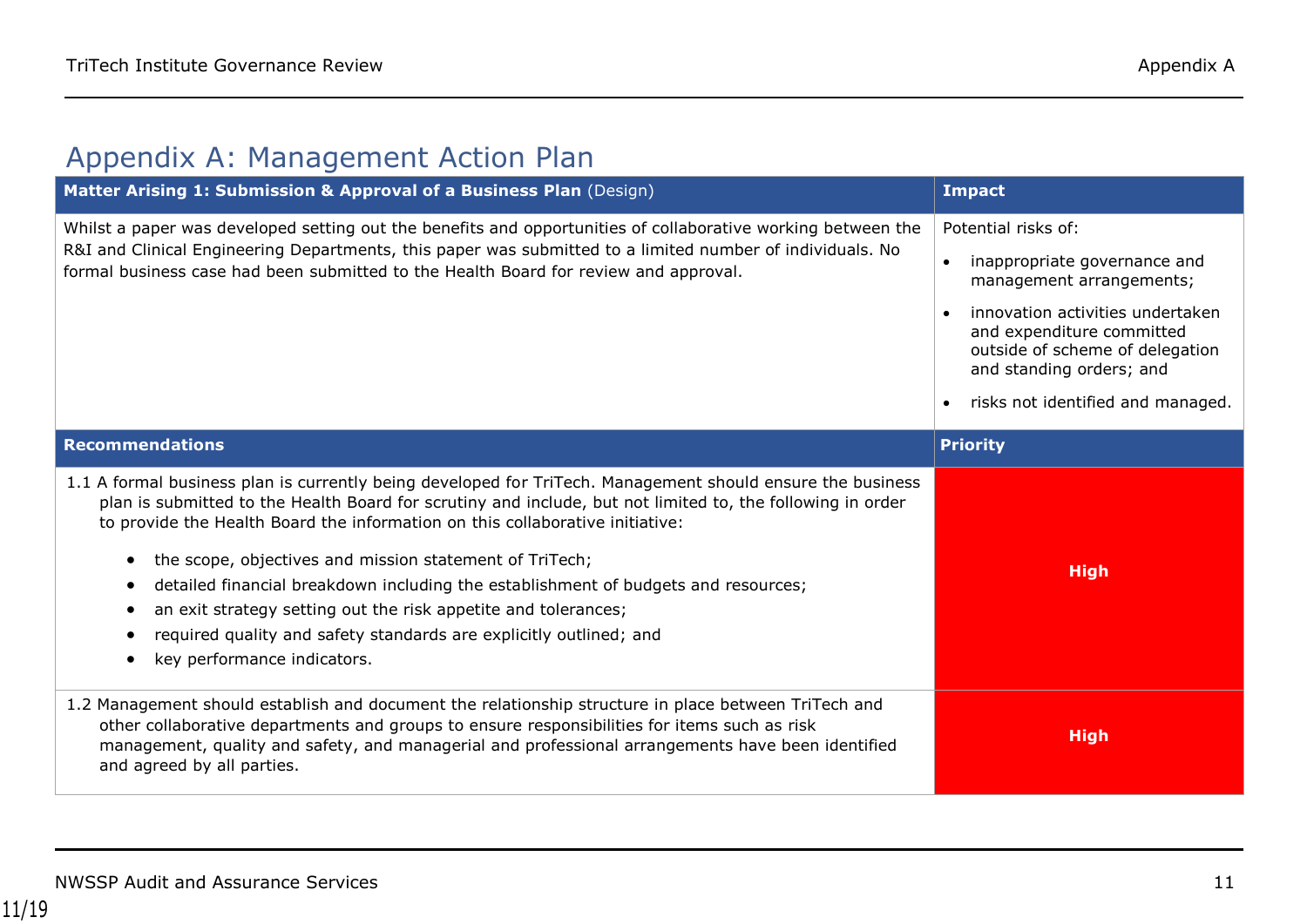| <b>Agreed Management Action</b>                                                                                                                                                                                                                                                                                                                                                                                                                                                                                                                                                                                                                                                                                                                                                                                                                                                                                                                                   | <b>Target Date</b> | <b>Responsible Officer</b>                                 |
|-------------------------------------------------------------------------------------------------------------------------------------------------------------------------------------------------------------------------------------------------------------------------------------------------------------------------------------------------------------------------------------------------------------------------------------------------------------------------------------------------------------------------------------------------------------------------------------------------------------------------------------------------------------------------------------------------------------------------------------------------------------------------------------------------------------------------------------------------------------------------------------------------------------------------------------------------------------------|--------------------|------------------------------------------------------------|
| 1.1 The original case, presented as an SBAR, contained detailed activity and financial<br>assumptions and has been instrumental to the set up phase and first year of<br>TriTech's activities. A detailed five-year business plan, informed by the set up<br>phase, is now being developed, with a first draft to be completed by the end of April<br>2022 and a final draft in place by May 2022. The business plan will contain:<br>The scope, objectives and mission statement of TriTech;<br>Governance<br>Service assessment;<br>Market research, analysis, and strategy;<br>Competitor analysis;<br>Staffing plan;<br>$\bullet$<br>Costs and pricing strategy;<br>Activity plan, with targets;<br>Financial forecast;<br>An exit strategy setting out the risk appetite and tolerances; and<br>Quality and safety standards with key performance indicators.<br>$\bullet$                                                                                   | 31st May 2022      | Head of Clinical Engineering &<br><b>TriTech Institute</b> |
| 1.2 The business plan will contain a governance section, so that the robust arrangements<br>that have been put in place are clearly documented for future review. For<br>assurance, it should be noted that several of the suggestions were already in place<br>at the time of the audit:<br>There is a risk register which is incorporated in Hywel Dda University Health<br>Board's risk management system and associated arrangements. Individual<br>risk registers also exist for specific projects;<br>Quality and safety is of paramount importance to the initiative, with a clear<br>governance route into the Research and Innovation Sub-Committee, which can<br>then escalate the quality and safety arrangements as appropriate. Projects<br>are only supported by TriTech when a sponsoring department has signed off<br>that it is content with a project and this will often be done through their<br>operational quality and safety arrangements. | 31st May 2022      | Head of Clinical Engineering &<br><b>TriTech Institute</b> |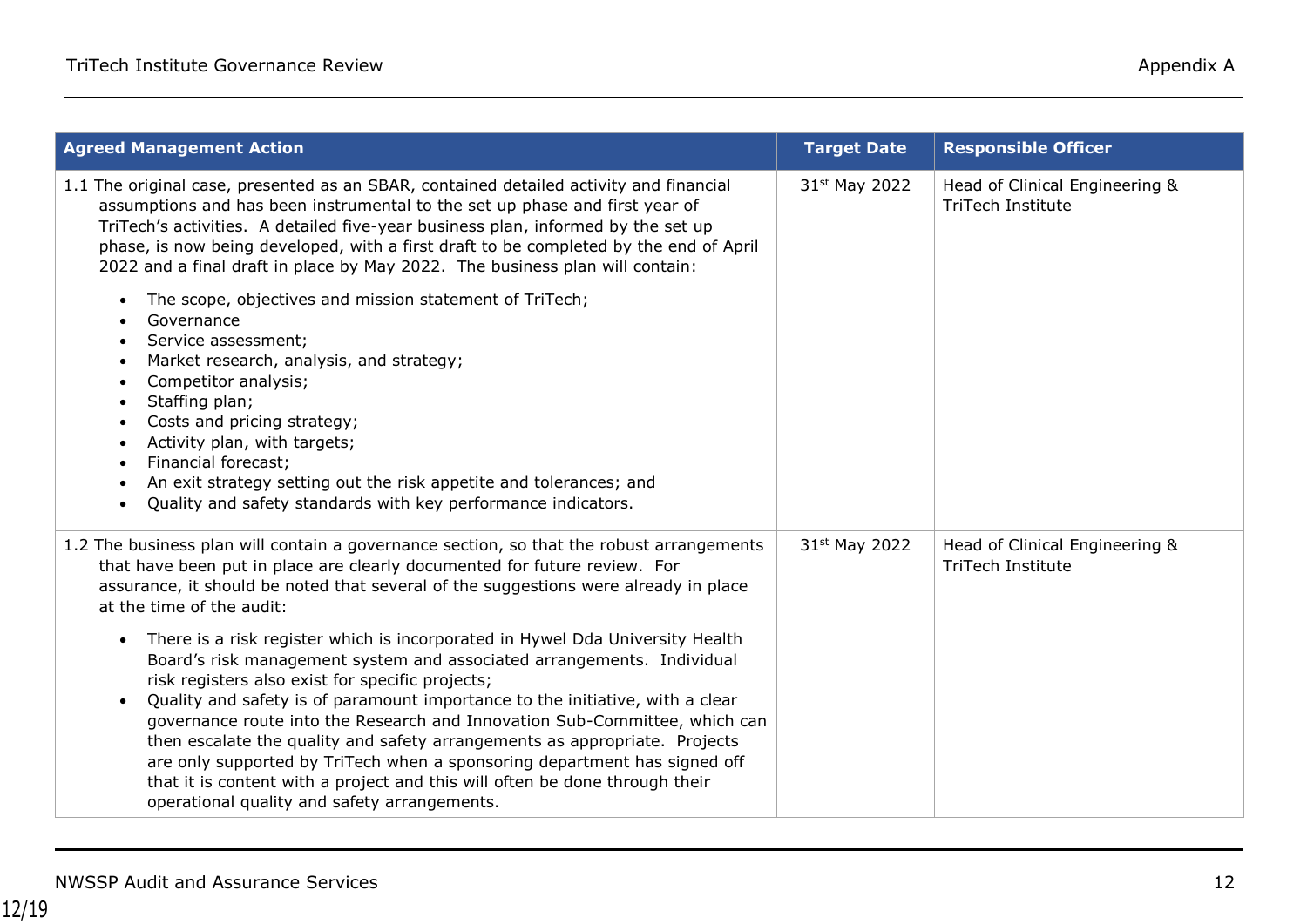| Managerial and professional accountability arrangements have been agreed by<br>the Medical Director, Chief Operating Officer, and Director of Therapies &<br>Health Science. Evidence of this has been provided to the internal audit team. |  |
|---------------------------------------------------------------------------------------------------------------------------------------------------------------------------------------------------------------------------------------------|--|
|                                                                                                                                                                                                                                             |  |

| Matter Arising 2: Financial Governance (Operation)                                                                                                                                                                                                                                                                                                                                                                                                               |                           | <b>Impact</b>                                                                                                                                  |
|------------------------------------------------------------------------------------------------------------------------------------------------------------------------------------------------------------------------------------------------------------------------------------------------------------------------------------------------------------------------------------------------------------------------------------------------------------------|---------------------------|------------------------------------------------------------------------------------------------------------------------------------------------|
| Concluding a review of the latest finance tracker (Month 9), we identified variations with the financial<br>breakdown in the initial setup paper in 2020 in regard of the setup costs, project accounting arrangements<br>had not been implemented during fieldwork in order to track the financial performance of individual projects<br>and trials, and the increase in establishment numbers and positions including the lack of a Head of TriTech<br>budget. |                           | Potential risk of:<br>innovation activities undertaken<br>and expenditure committed<br>outside of scheme of delegation<br>and standing orders. |
| <b>Recommendations</b>                                                                                                                                                                                                                                                                                                                                                                                                                                           |                           | <b>Priority</b>                                                                                                                                |
| 2.1 Management should review the financial requirements for the TriTech Institute to ensure expenditure and<br>income generation targets are appropriate and align with the business plan currently being developed.                                                                                                                                                                                                                                             |                           | <b>High</b>                                                                                                                                    |
| 2.2 Management should ensure that the financial performance of individual projects are recorded and<br>reported to the TriTech Management Group in order to ensure expenditure is in line with allocated<br>grants.                                                                                                                                                                                                                                              |                           | <b>High</b>                                                                                                                                    |
| <b>Agreed Management Action</b>                                                                                                                                                                                                                                                                                                                                                                                                                                  | <b>Target Date</b>        | <b>Responsible Officer</b>                                                                                                                     |
| 2.1 Management agree that the financial assumptions originally proposed in the business<br>case SBAR produced in 2020 have changed. Whereas the original business case<br>projected the majority of income would be secured through grant and advisory work,<br>the reality has seen a much greater demand for real world evaluations commissioned<br>directly by commercial organisations. These income lines are reflected in the finance                      | 31 <sup>st</sup> May 2022 | Senior Finance Business Partner                                                                                                                |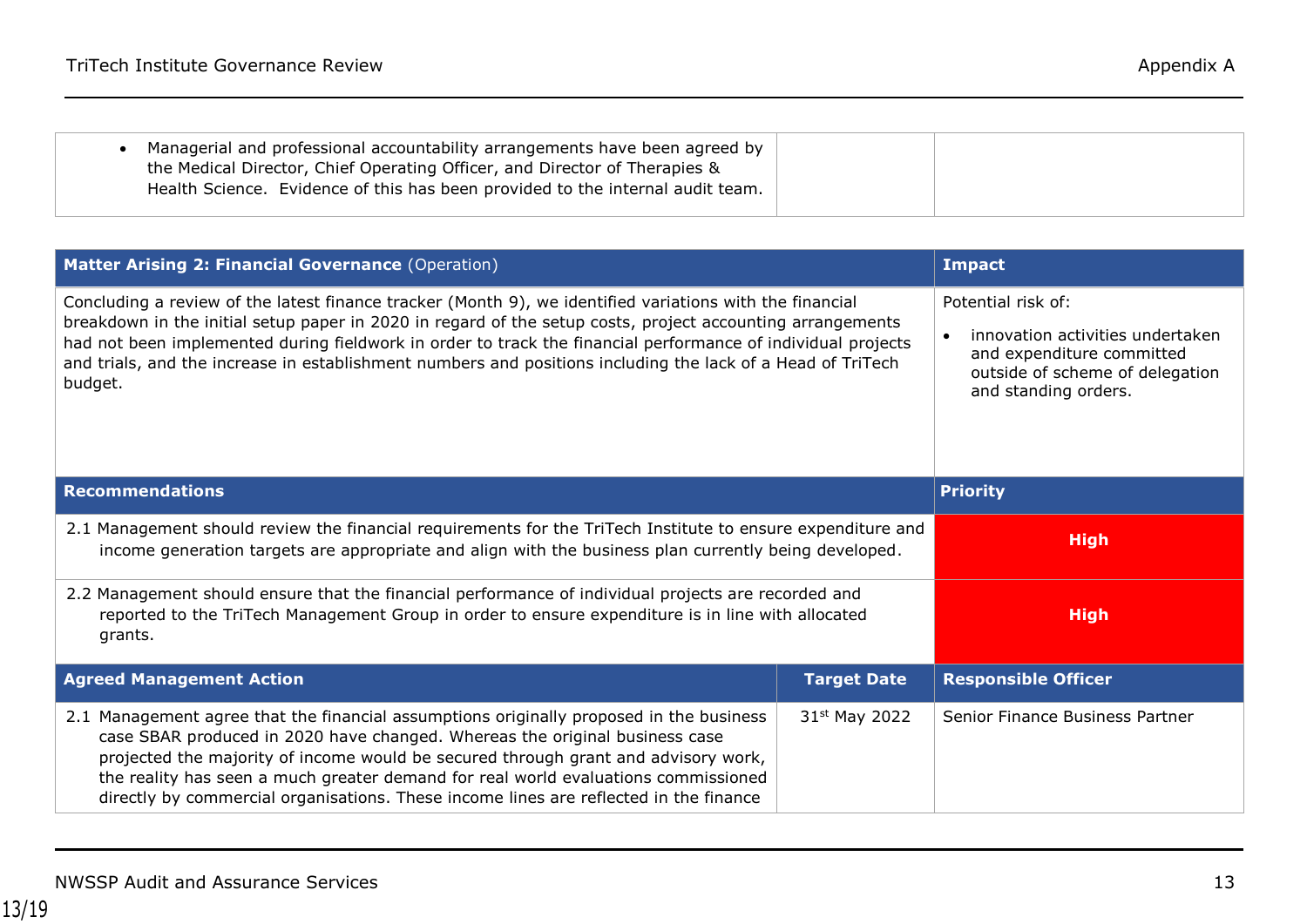| tracker, which has been established with finance business partners and provides a<br>more accurate and real time overview of the position.                                                                                                                                                                                                                                                                                                                                                                                                                                                                        |                           |                                 |
|-------------------------------------------------------------------------------------------------------------------------------------------------------------------------------------------------------------------------------------------------------------------------------------------------------------------------------------------------------------------------------------------------------------------------------------------------------------------------------------------------------------------------------------------------------------------------------------------------------------------|---------------------------|---------------------------------|
| Additional pay costs were evident from the appointment of a temporary 'Deputy<br>Head of TriTech' post but these costs have been built into the finance tracker in<br>order to provide a balanced and accurate position on pay and non-pay costs. It<br>should be noted that, due to being fixed term, they do not reflect a change in the<br>agreed establishment. The finance tracker is updated and presented to the Tritech<br>management group in the monthly meetings by the finance business partner and the<br>tracker is also included within the TriTech updates to R&I sub-committee for<br>assurance. |                           |                                 |
| As detailed in Matter 4 below, the Head of Tritech job description has been<br>developed and has been through the A4C matching panel. Funding has been secured<br>and this will be reflected within the finance tracker pay costs going forwards. The<br>Finance business partners are actively involved with the preparation of the business<br>plan to ensure all assumptions are robust and sensitivity checked.                                                                                                                                                                                               |                           |                                 |
| 2.2 The finance team already track the financial performance of individual projects on the<br>finance tracker. The Tritech Finance Business partners will look to introduce a more<br>detailed individual project breakdown as part of the Financial performance reporting<br>presented to the Tritech Management Group.                                                                                                                                                                                                                                                                                          | 31 <sup>st</sup> May 2022 | Senior Finance Business Partner |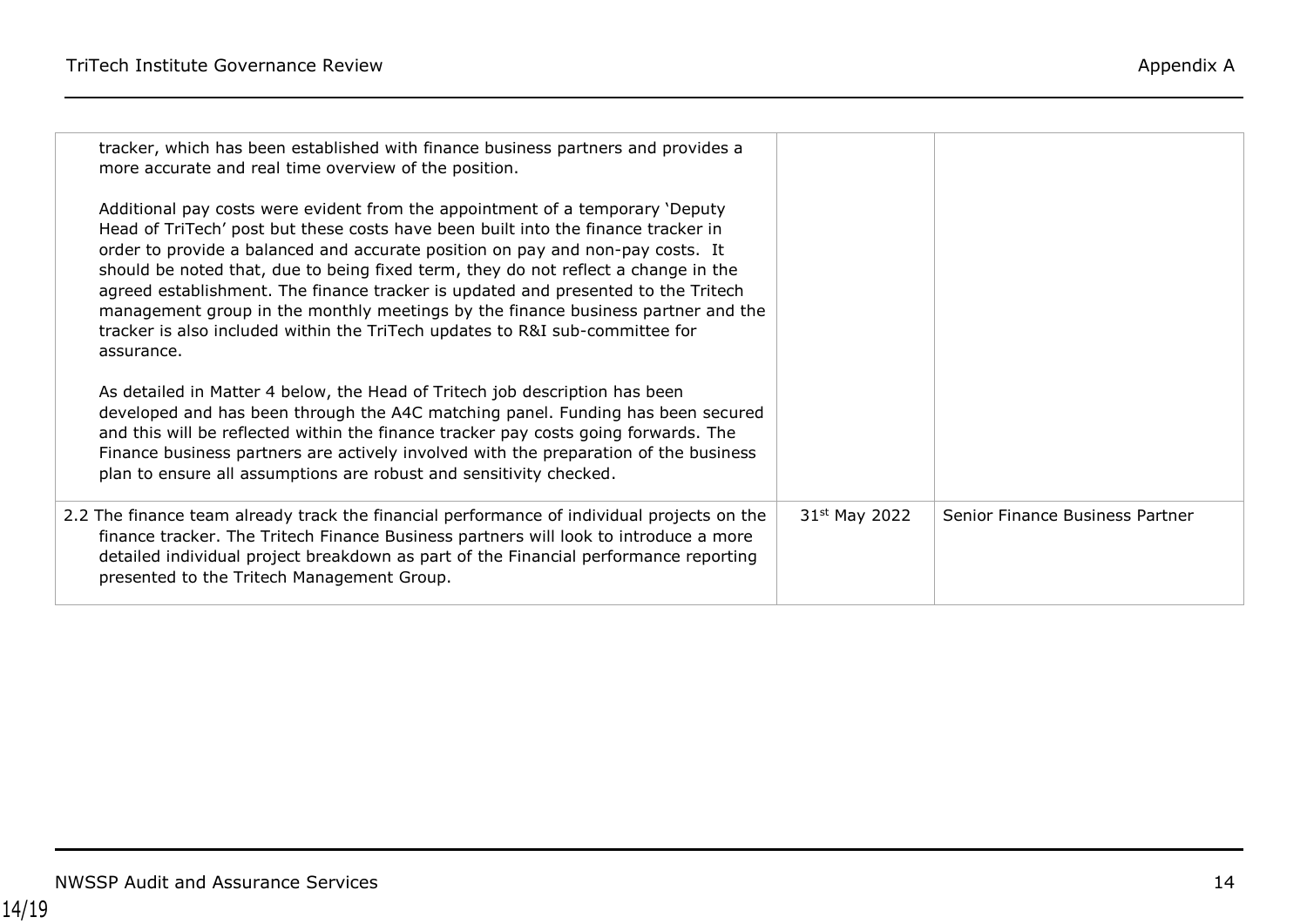| <b>Matter Arising 3: Risk Register (Operation)</b>                                                                                                                             |                    | <b>Impact</b>                     |
|--------------------------------------------------------------------------------------------------------------------------------------------------------------------------------|--------------------|-----------------------------------|
| We noted that the detail of the recorded risks do not address the title requirements set out in the risk<br>register such as risk statements and identified existing controls. |                    | Potential risk of:                |
|                                                                                                                                                                                |                    | risks not identified and managed. |
|                                                                                                                                                                                |                    |                                   |
| <b>Recommendations</b>                                                                                                                                                         |                    | <b>Priority</b>                   |
| 3.1 Management should review risks recorded on the current register to ensure the detail provided<br>addressed the title requirements set out in the register.                 |                    | <b>Medium</b>                     |
|                                                                                                                                                                                |                    |                                   |
| <b>Agreed Management Action</b>                                                                                                                                                | <b>Target Date</b> | <b>Responsible Officer</b>        |

| Matter Arising 4: Head of TriTech Job Description (Operation)                                                                                       | Impact                                                                         |
|-----------------------------------------------------------------------------------------------------------------------------------------------------|--------------------------------------------------------------------------------|
| The formalisation of the Head of TriTech post and subsequent job description had yet to be approved or<br>issued.                                   | Potential risk of:<br>inappropriate governance and<br>management arrangements. |
| <b>Recommendations</b>                                                                                                                              | <b>Priority</b>                                                                |
| 4.1 Management should ensure the position of the Head of TriTech is formalised and a job description is<br>developed, approved and promptly issued. | <b>Medium</b>                                                                  |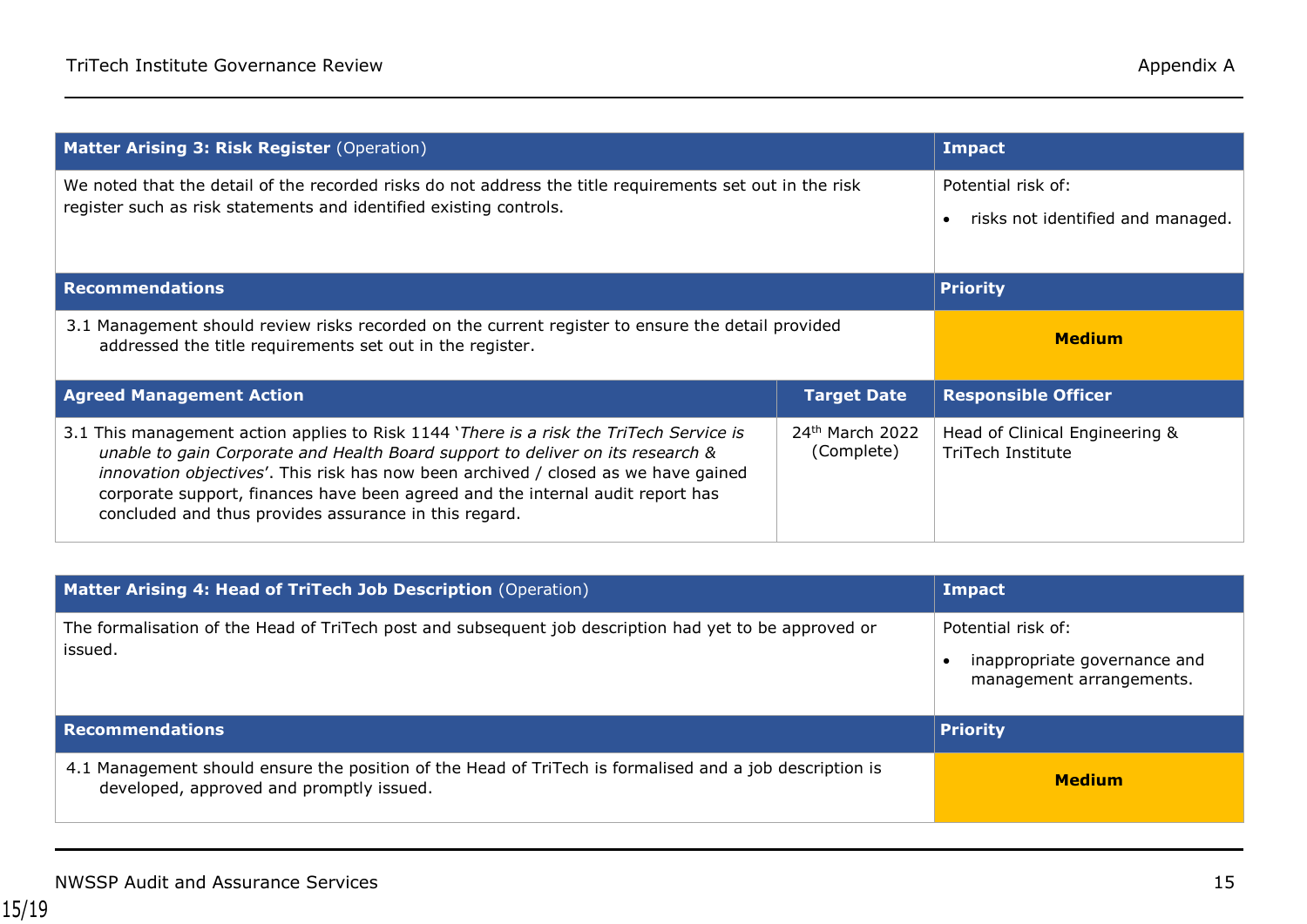| <b>Agreed Management Action</b>                                                                                                                                                                                                                                                                                                                                                                                                                                                                                              | <b>Target Date</b>           | <b>Responsible Officer</b>                                    |
|------------------------------------------------------------------------------------------------------------------------------------------------------------------------------------------------------------------------------------------------------------------------------------------------------------------------------------------------------------------------------------------------------------------------------------------------------------------------------------------------------------------------------|------------------------------|---------------------------------------------------------------|
| 4.1 The job description has been developed and has been through the A4C matching<br>panel. Funding has been secured and recruitment will begin in April 22. Pending<br>successful recruitment, we envisage the new Head of Tritech to be appointed and in<br>post by the end of August 22. The Medical Director, Chief Operating Officer, and<br>Director of Therapies & Health Science have agreed a clear plan to ensure<br>appropriate governance and managerial arrangements are in place for the<br>intervening period. | 31 <sup>st</sup> August 2022 | Director of Research, Innovation &<br>University Partnerships |

| Matter Arising 5: Segregation of Working Arrangements (Design)                                                                                                                                                                                                                                                                                                                                                                  | <b>Impact</b>      |                                                                                |
|---------------------------------------------------------------------------------------------------------------------------------------------------------------------------------------------------------------------------------------------------------------------------------------------------------------------------------------------------------------------------------------------------------------------------------|--------------------|--------------------------------------------------------------------------------|
| TriTech is a collaborative project between the R&I and Clinical Engineering Departments. Due to the nature of<br>this approach, arrangements within the Clinical Engineering Department should be reviewed to ensure a clear<br>segregation of duties is evident and any work undertaken on behalf of TriTech is accurately capture to ensure<br>it does not impact of the daily duties of the Clinical Engineering Department. |                    | Potential risk of:<br>inappropriate governance and<br>management arrangements. |
| <b>Recommendations</b>                                                                                                                                                                                                                                                                                                                                                                                                          | <b>Priority</b>    |                                                                                |
| 5.1 Management should review arrangements within the Clinical Engineering Departments to ensure:<br>clear segregation of duties for individuals undertaking work on behalf of TriTech; and<br>any work undertaken on behalf of TriTech is accurately captured.                                                                                                                                                                  |                    | <b>Medium</b>                                                                  |
| <b>Agreed Management Action</b>                                                                                                                                                                                                                                                                                                                                                                                                 | <b>Target Date</b> | <b>Responsible Officer</b>                                                     |
| 5.1 The original business case SBAR was reviewed and agreed by the Deputy Director of                                                                                                                                                                                                                                                                                                                                           |                    |                                                                                |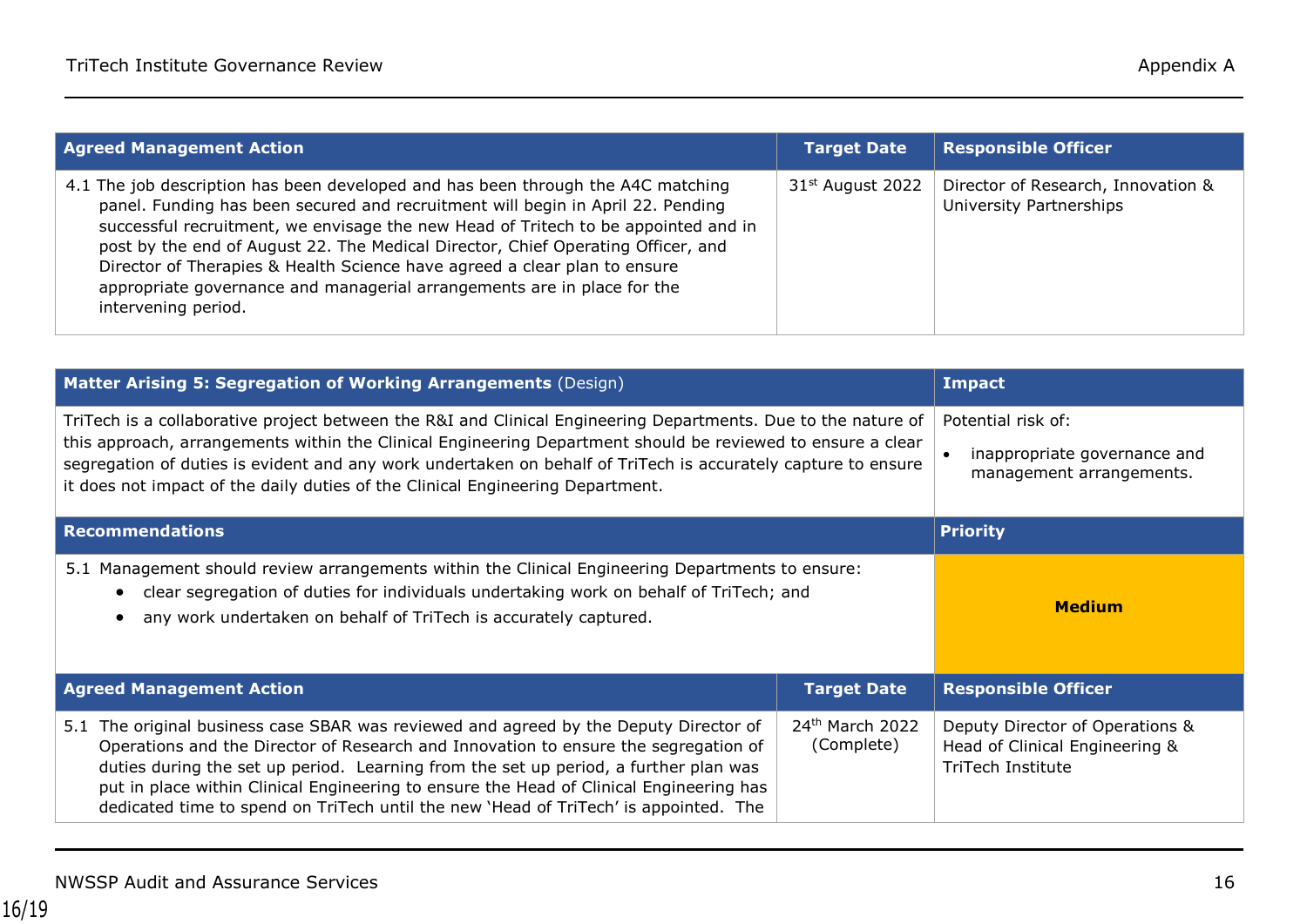| Deputy Director of Operations keeps this plan under review to ensure the Clinical<br>Engineering Department continues to support TriTech, while not compromising the<br>daily duties of the department. Capturing this is a routine management task.<br>Following the appointment of the new 'Head of TriTech', any contribution from the<br>Clinical Engineering department will be considered on a project-by-project basis. |  |  |
|--------------------------------------------------------------------------------------------------------------------------------------------------------------------------------------------------------------------------------------------------------------------------------------------------------------------------------------------------------------------------------------------------------------------------------|--|--|
|                                                                                                                                                                                                                                                                                                                                                                                                                                |  |  |

| Matter Arising 6: Bidding Process Operating Procedure (Operation)                                                                                     | <b>Impact</b>      |                                                                                                       |
|-------------------------------------------------------------------------------------------------------------------------------------------------------|--------------------|-------------------------------------------------------------------------------------------------------|
| Whilst the bidding process was evident, a standard operating procedure has yet to be developed to document<br>these arrangements.                     |                    | Potential risk of:<br>joint working with partners and<br>third parties not managed and<br>controlled. |
| <b>Recommendations</b>                                                                                                                                |                    | <b>Priority</b>                                                                                       |
| Management should develop a standard operating procedure to document the grants bidding process for<br>6.1<br>TriTech.                                |                    | <b>Medium</b>                                                                                         |
| <b>Agreed Management Action</b>                                                                                                                       | <b>Target Date</b> | <b>Responsible Officer</b>                                                                            |
| 6.1 A new standard operating procedure to document the grants bidding process for<br>TriTech is in development and will be complete by end of May 22. | 31st May 2022      | Deputy Head of TriTech Institute                                                                      |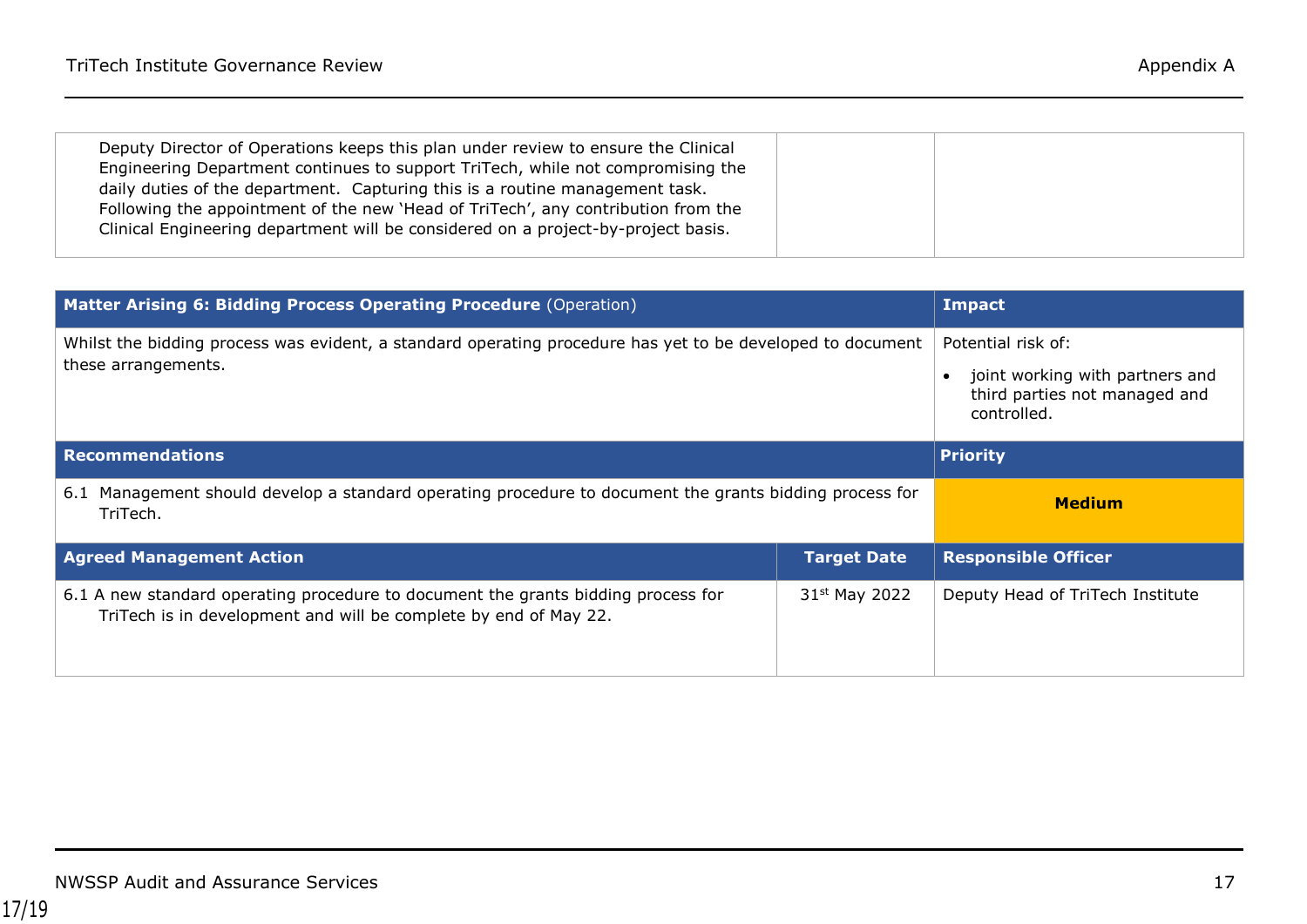# <span id="page-17-0"></span>Appendix B: Assurance opinion and action plan risk rating

## Audit Assurance Ratings

We define the following levels of assurance that governance, risk management and internal control within the area under review are suitable designed and applied effectively:

| <b>Substantial</b><br>assurance    | Few matters require attention and are compliance or advisory in<br>nature.<br>Low impact on residual risk exposure.                                                                                                                                                 |
|------------------------------------|---------------------------------------------------------------------------------------------------------------------------------------------------------------------------------------------------------------------------------------------------------------------|
| <b>Reasonable</b><br>assurance     | Some matters require management attention in control design or<br>compliance.<br>Low to moderate impact on residual risk exposure until resolved.                                                                                                                   |
| <b>Limited</b><br>assurance        | More significant matters require management attention.<br>Moderate impact on residual risk exposure until resolved.                                                                                                                                                 |
| <b>No assurance</b>                | Action is required to address the whole control framework in this<br>area.<br>High impact on residual risk exposure until resolved.                                                                                                                                 |
| <b>Assurance not</b><br>applicable | Given to reviews and support provided to management which form<br>part of the internal audit plan, to which the assurance definitions<br>are not appropriate.<br>These reviews are still relevant to the evidence base upon which<br>the overall opinion is formed. |

## Prioritisation of Recommendations

We categorise our recommendations according to their level of priority as follows:

| <b>Priority</b><br><b>level</b> | <b>Explanation</b>                                                                                                                                                        | <b>Management action</b> |
|---------------------------------|---------------------------------------------------------------------------------------------------------------------------------------------------------------------------|--------------------------|
| <b>High</b>                     | Poor system design OR widespread non-compliance.<br>Significant risk to achievement of a system objective OR<br>evidence present of material loss, error or misstatement. | Immediate*               |
| <b>Medium</b>                   | Minor weakness in system design OR limited non-compliance.<br>Some risk to achievement of a system objective.                                                             | Within one month $*$     |
| Low                             | Potential to enhance system design to improve efficiency or<br>effectiveness of controls.<br>Generally issues of good practice for management<br>consideration.           | Within three months*     |

\* Unless a more appropriate timescale is identified/agreed at the assignment.